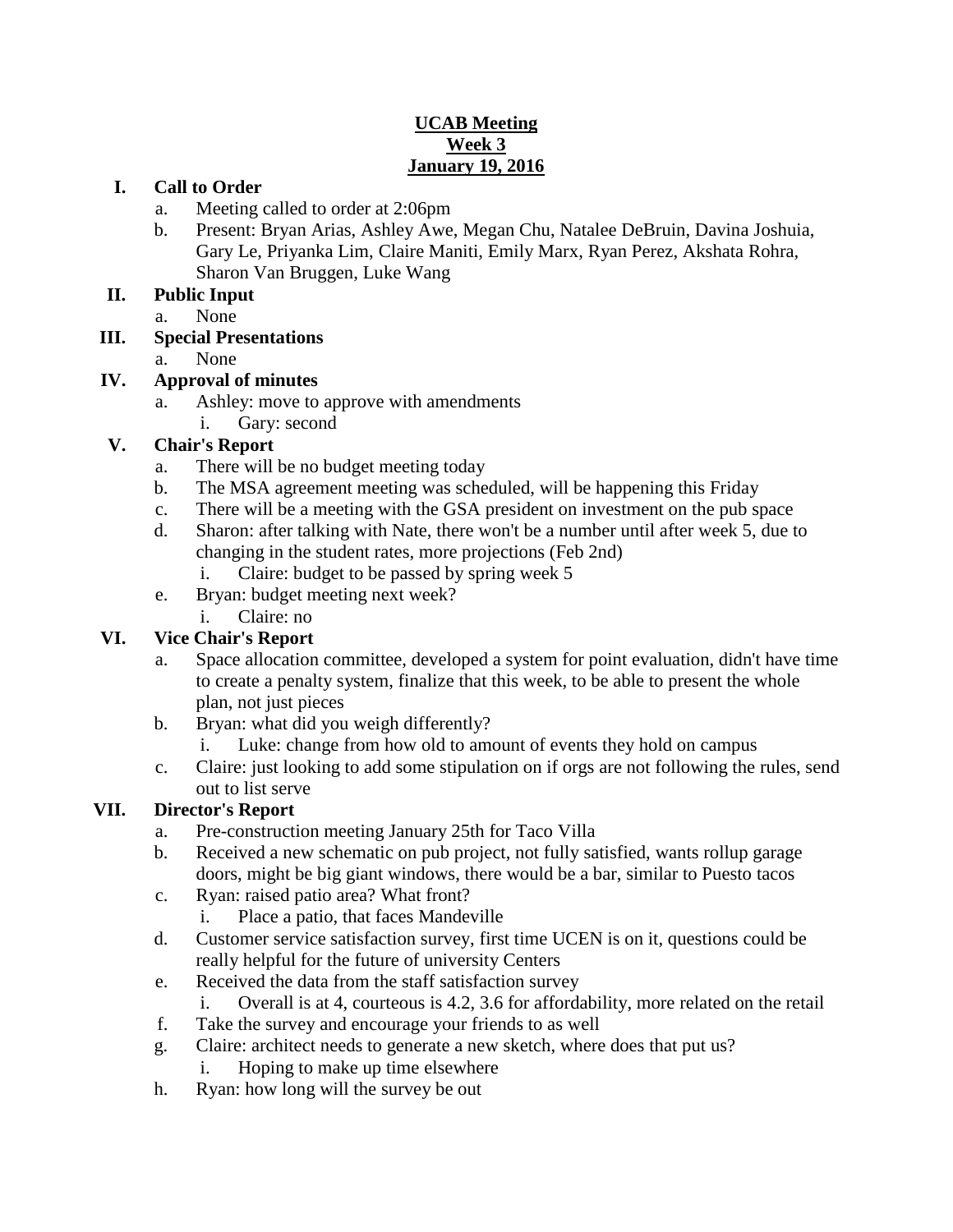- i. Sharon: closes March 3
- i. Claire: the UCEN survey will be out this year sometime this quarter, or next quarter, has been vital in new concepts

#### **VIII. New Business**

- a. UCSD Project RISHI
	- i. PC theater 8-10, talent show
	- ii. Open to all students
	- iii. Not a fundraiser
	- iv. No alumni
	- v. Reached out to SD community, performers
	- vi. 200 people
	- vii. 5 categories, \$1/ students
	- viii. \$200
	- ix. Ryan: move to approve
		- 1. Ashley: second
- b. ASL American sign language
	- i. May 20/21/22
	- ii. Tech rehearsal may 18/19
	- iii. Signed and in English, welcomed to all
	- iv. Not free
	- v. Alumni participation
	- vi. San Diego community
	- vii. Office of EDI did not give money because no other funding
	- viii. Cant apply for AS, grad student org, not applied to GSA yet
	- ix. Bryan: did they apply for GSA?
		- 1. Emily: it says that they will ask GSA
	- x. 5 categories,
	- xi. \$350 recommended
	- xii. Gary: move \$350
		- 1. Natalee: second
- **IX. Old Business**
	- a. None

## **X. Member Reports**

a. None

## **XI. Open Forum**

- a. Ryan: student ask about plausibility for dinning dollars in PC, curious? Will do during Open Forum
	- i. Sharon: run through Housing and Dining, and so we would have to have a vendor that was run by HDH

## **XII. Announcements**

- a. Ashley: spirit night this Friday, I'm the ERC spirit sidekick
- b. Bryan: Roaming Social Hour, if you know me, over 21 I'll get you in
- c. Ryan: Thursday 2pm social power hour, pizza, general store co-op
- d. Claire: ERC's Global Forum Monday, 7pm, I will send out the info, Ambassador will be speaking
	- i. Sharon: you can advertise on marquee and TV's in PC